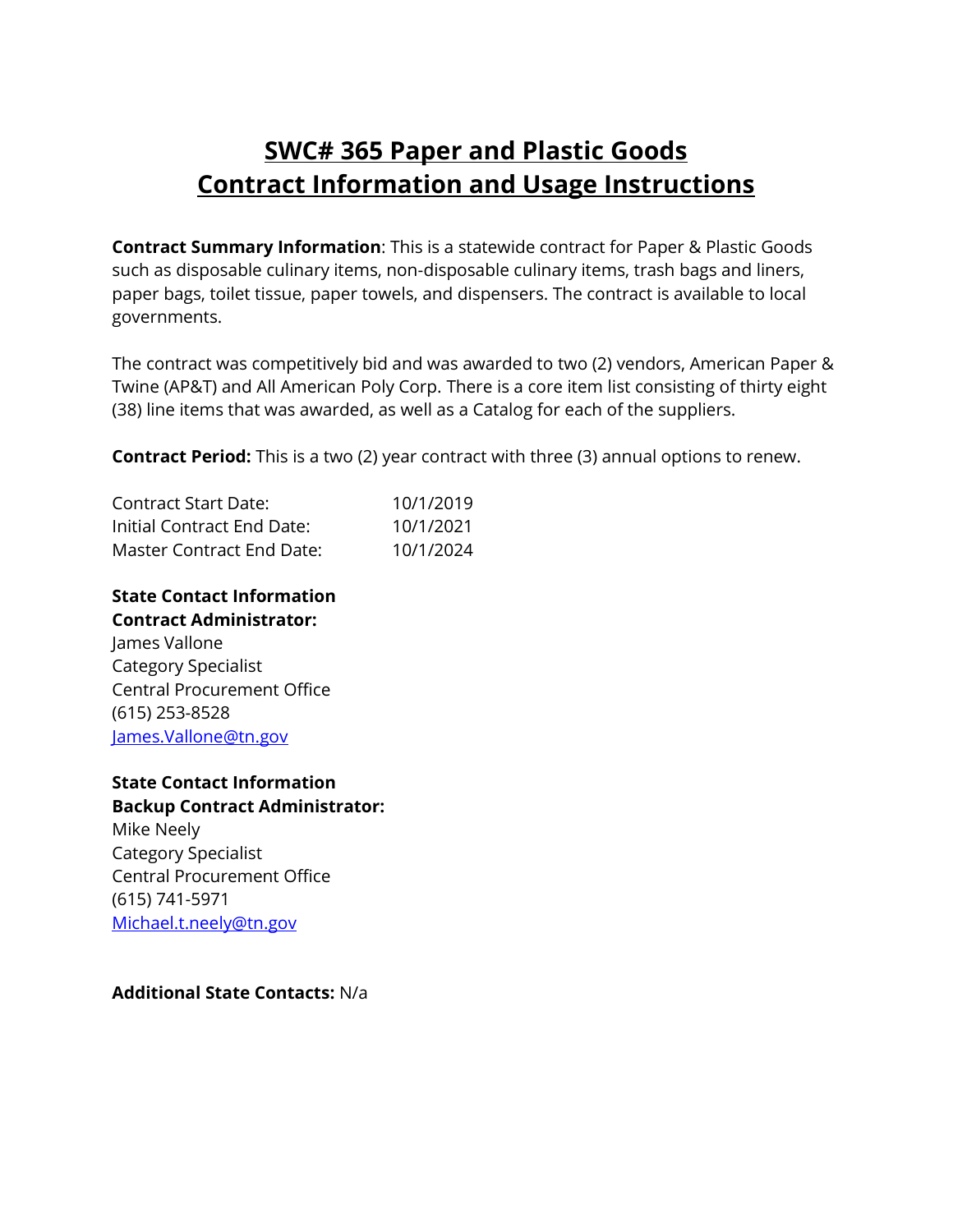# **Vendor Contact Information:**

List all vendors contact information in the following format:

Company Name: **American Paper & Twine (AP&T)**  Edison Contract Number: 64263 Vendor Number: 0895 Name of Contact Person: Gary Dotson Position of Contact: Director of Office Products

Mailing Address of Contact: 7400 Cockrill Bend Blvd

Catalog (Updated 9/13/2019):

Company Name: **All American Poly Corp.** Edison Contract Number: 64264 Vendor Number: 0280 Name of Contact Person: Zeke Rosenwasser Position of Contact: Director of Bids

Email Address of Contact: zeke@allampoly.com Mailing Address of Contact: 40 Turner Place

Phone Number(s) of Contact: 615-350-5233 (Local) 800-251-2437 (Toll Free) 615-350-5519 (Fax) Email Address of Contact: gdotson@aptcommerce.com Nashville, TN 37209 Website: when the shopapt.com



Twine Co Catalog.xls:

Phone Number(s) of Contact: 732-752-3200 ext. 1124 (Local) 732-752-2305 (Fax) Piscataway, NJ 08854 Website: allampoly.com



Catalog (Updated 9/13/2019):

# **Emergency Call Procedures:** N/a

# **Usage Instructions:**

Follow your agency specific rules for ordering, PO generation, and approvals.

- The minimum order under this Contract is fifty dollars (\$50.00).
- All items must be delivered within approximately fifteen (15) days after receipt of a purchase order. When placing an order, agencies should obtain an estimated delivery timeframe from the supplier.